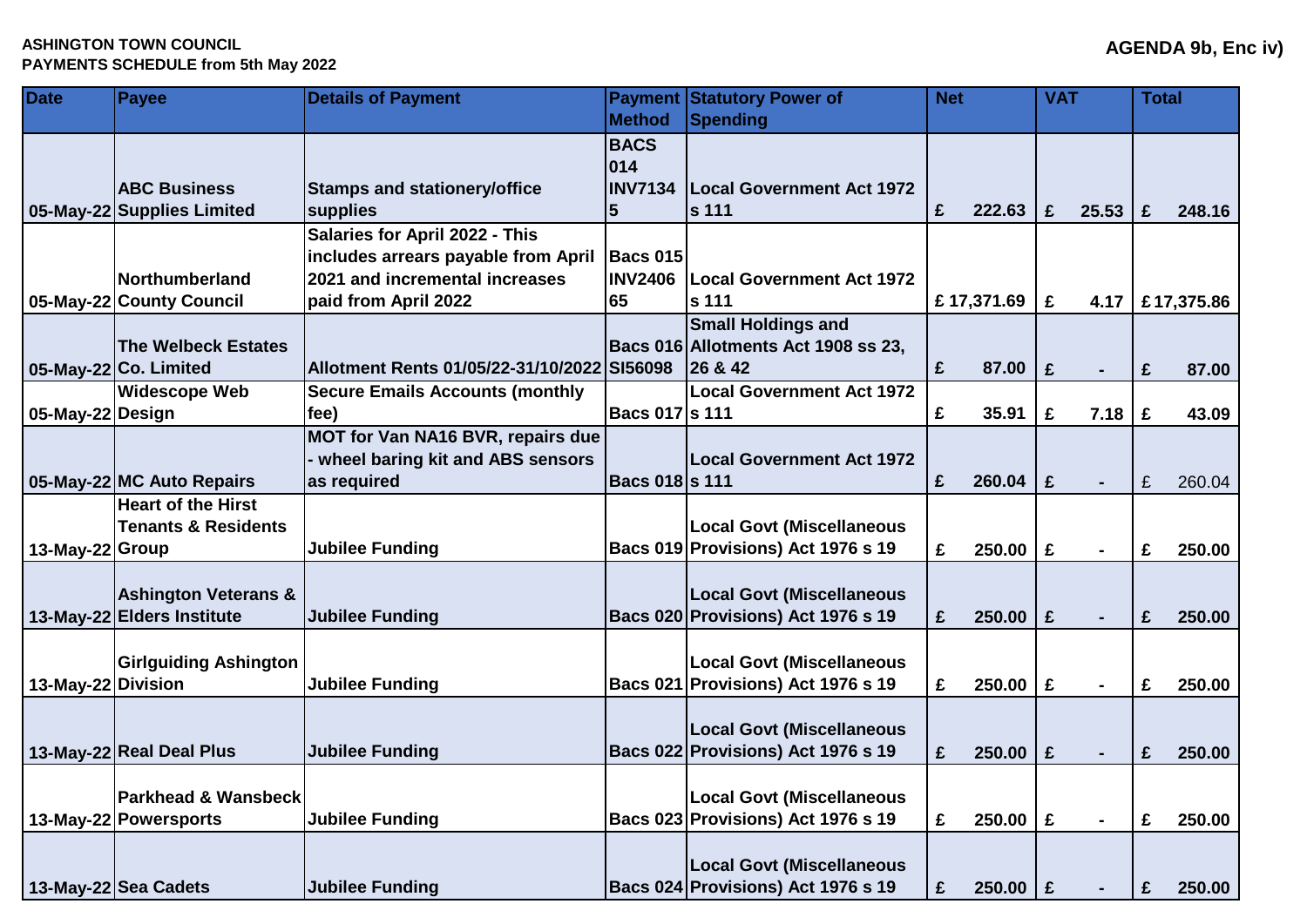|                    | <b>Ashington Community</b>                    |                                        |                       | <b>Local Govt (Miscellaneous</b>   |   |            |   |                |   |        |
|--------------------|-----------------------------------------------|----------------------------------------|-----------------------|------------------------------------|---|------------|---|----------------|---|--------|
|                    | 13-May-22 Craft Group                         | <b>Jubilee Funding</b>                 |                       | Bacs 025 Provisions) Act 1976 s 19 | £ | 250.00     | £ | $\blacksquare$ | £ | 250.00 |
|                    |                                               |                                        |                       |                                    |   |            |   |                |   |        |
|                    |                                               |                                        |                       | <b>Local Govt (Miscellaneous</b>   |   |            |   |                |   |        |
|                    | 13-May-22 Koast Radio                         | <b>Jubilee Funding</b>                 |                       | Bacs 026 Provisions) Act 1976 s 19 | £ | 250.00     | £ | $\blacksquare$ | £ | 250.00 |
|                    |                                               |                                        |                       |                                    |   |            |   |                |   |        |
|                    | <b>Seaton Vale</b>                            |                                        |                       | <b>Local Govt (Miscellaneous</b>   |   |            |   |                |   |        |
|                    | 13-May-22 Neighbourhood Watch Jubilee Funding |                                        |                       | Bacs 027 Provisions) Act 1976 s 19 | £ | 250.00     | £ | $\blacksquare$ | £ | 250.00 |
|                    |                                               |                                        |                       |                                    |   |            |   |                |   |        |
|                    | <b>Portland Estate</b>                        |                                        |                       | <b>Local Govt (Miscellaneous</b>   |   |            |   |                |   |        |
|                    | 13-May-22 Residents                           | <b>Jubilee Funding</b>                 |                       | Bacs 028 Provisions) Act 1976 s 19 | £ | 250.00     | £ | $\blacksquare$ | £ | 250.00 |
|                    |                                               |                                        |                       |                                    |   |            |   |                |   |        |
|                    | <b>Beamish Court</b>                          |                                        |                       | <b>Local Govt (Miscellaneous</b>   |   |            |   |                |   |        |
|                    | 13-May-22 Residents                           | <b>Jubilee Funding</b>                 |                       | Bacs 029 Provisions) Act 1976 s 19 | £ | 250.00     | £ |                | £ | 250.00 |
|                    | <b>Ashington Cricket</b>                      |                                        |                       | <b>Local Govt (Miscellaneous</b>   |   |            |   |                |   |        |
| 13-May-22 Club     |                                               | <b>Jubilee Funding</b>                 |                       | Bacs 030 Provisions) Act 1976 s 19 | £ | 250.00     | £ | $\blacksquare$ | £ | 250.00 |
|                    |                                               | <b>Reimbursement of Van Road Tax</b>   |                       | <b>Local Government Act 1972</b>   |   |            |   |                |   |        |
|                    | 13-May-22 Sarah Eden                          | (additional sum after budget)          | Bacs 031 s 111        |                                    | £ | 15.00      | £ | $\blacksquare$ | £ | 15.00  |
|                    |                                               | <b>Postage of FGS Meeting Papers</b>   |                       | <b>Local Government Act 1972</b>   |   |            |   |                |   |        |
|                    | 13-May-22 Sarah Eden                          | 10/05/22                               | Bacs 031 s 111        |                                    | £ | 18.45      | £ |                | £ | 18.45  |
|                    |                                               | Online purchase of locations plan      |                       |                                    |   |            |   |                |   |        |
|                    |                                               | for Jack Charlton Statue Pre-          |                       | <b>Local Government Act 1972</b>   |   |            |   |                |   |        |
|                    | 13-May-22 Sarah Eden                          | <b>Planning</b>                        | <b>Bacs 031 s 111</b> |                                    | £ | 13.50      | £ | 2.70           | £ | 16.20  |
|                    |                                               | <b>Payment via NCC Planning Portal</b> |                       |                                    |   |            |   |                |   |        |
|                    |                                               | fro Pre-planning for Jack Charlton     |                       | <b>Local Government Act 1972</b>   |   |            |   |                |   |        |
|                    | 13-May-22 Sarah Eden                          | <b>Statue in Hirst Park</b>            | <b>Bacs 031 s 111</b> |                                    | £ | 40.00      | £ |                | £ | 40.00  |
|                    |                                               |                                        |                       | <b>Local Government Act 1972</b>   |   |            |   |                |   |        |
|                    | 13-May-22 Sarah Eden                          | <b>Indeed Recruitment Fee</b>          | Bacs 031 s 111        |                                    | £ | 34.05      | £ |                | £ | 34.05  |
|                    |                                               | x4 Online Training Courses for         |                       | <b>Local Government Act 1972</b>   |   |            |   |                |   |        |
| 13-May-22 SLCC     |                                               | <b>Sarah Eden</b>                      | <b>Bacs 032 s 111</b> |                                    | £ | 105.00     | £ | 21.00          | £ | 126.00 |
|                    |                                               |                                        |                       | <b>Small Holdings and</b>          |   |            |   |                |   |        |
|                    | <b>Wave - Anglian Water</b>                   | <b>Water Charges for High Market</b>   | <b>Direct</b>         | Allotments Act 1908 ss 23,         |   |            |   |                |   |        |
| 03-May-22 Business |                                               | <b>Allotments 11/01-10-04</b>          | <b>Debit</b>          | 26 & 42                            | £ | 640.11   £ |   |                | £ | 640.11 |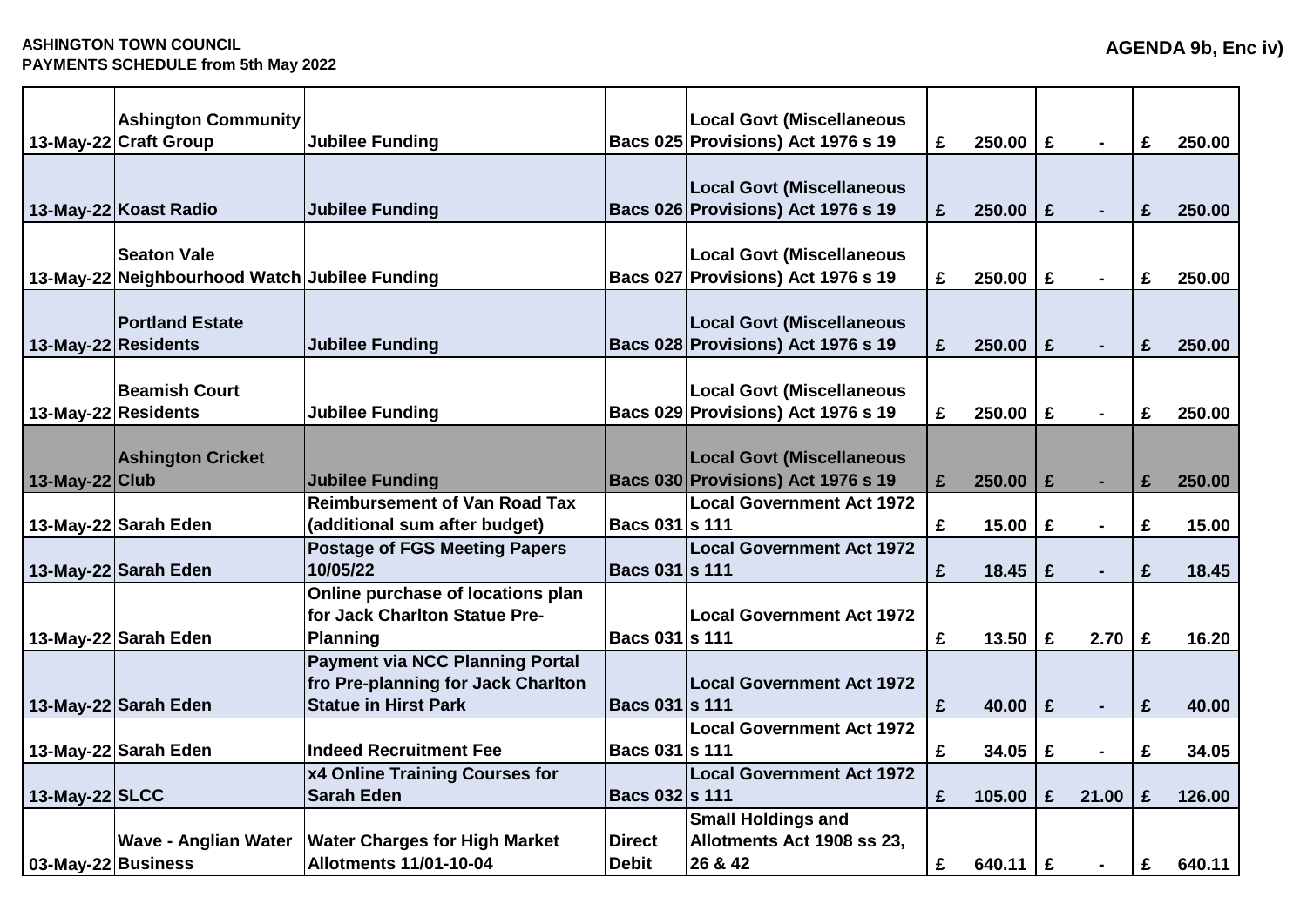## **ASHINGTON TOWN COUNCIL PAYMENTS SCHEDULE from 5th May 2022**

|                    |                             |                                                             |                  | <b>Small Holdings and</b>             |   |              |              |                |   |              |
|--------------------|-----------------------------|-------------------------------------------------------------|------------------|---------------------------------------|---|--------------|--------------|----------------|---|--------------|
|                    | <b>Wave - Anglian Water</b> | <b>Water Charges for Woodhorn</b>                           | <b>Direct</b>    | Allotments Act 1908 ss 23,            |   |              |              |                |   |              |
| 03-May-22 Business |                             | <b>Allotments 11/01-10-04</b>                               | <b>Debit</b>     | 26 & 42                               |   | £ $1,051.33$ | $\mathbf f$  | $\sim$         |   | £ $1,051.33$ |
|                    |                             |                                                             |                  | <b>Local Government Act 1972</b>      |   |              |              |                |   |              |
|                    | 31-May-22 JT Dove Limited   | <b>NSO Materials - Sand and Cement</b>                      | bacs 033 s 111   |                                       | £ | 24.09        | £            | 4.82           | £ | 28.91        |
|                    |                             |                                                             |                  | <b>Small Holdings and</b>             |   |              |              |                |   |              |
|                    |                             | <b>x80 fence posts for allotments from</b>                  |                  | Allotments Act 1908 ss 23,            |   |              |              |                |   |              |
|                    | 31-May-22 JT Dove Limited   | c/f Storm Damage Fund                                       | bacs 033 26 & 42 |                                       | £ | 880.00       | $\mathbf{f}$ | 176.00         |   | £ $1,056.00$ |
|                    |                             | <b>Expenses - Mileage and Catering</b>                      |                  | <b>Local Government Act 1972</b>      |   |              |              |                |   |              |
|                    | 31-May-22 Stephen Humphrey  | for Meetings                                                | bacs 034 s 111   |                                       | £ | 187.65       | £            | $\blacksquare$ | £ | 187.65       |
|                    |                             | <b>Expenses - Tools and Equipment</b>                       |                  | Highways Act 1980 ss 47,              |   |              |              |                |   |              |
|                    | 31-May-22 Stephen Humphrey  | (weed kill)                                                 | bacs 034 116     |                                       | £ | 43.32        | £            | 8.66           | £ | 51.98        |
|                    |                             | <b>Expenses - Tools and Equipment</b>                       |                  | Highways Act 1980 ss 47,              |   |              |              |                |   |              |
|                    | 31-May-22 Stephen Humphrey  | (Water Bowser Repairs)                                      | bacs 034 116     |                                       | £ | 45.18        | £            | 9.04           | £ | 54.22        |
|                    | <b>Sean Murray - Garden</b> |                                                             |                  | Highways Act 1980 ss 47,              |   |              |              |                |   |              |
|                    | 31-May-22 Narratives        | <b>Planting Designs for Station Road</b>                    | bacs 035   116   |                                       |   | £ $1,500.00$ | £            | $\blacksquare$ |   | £ $1,500.00$ |
|                    |                             | <b>Summer Displays in Barrier</b>                           |                  | Highways Act 1980 ss 47,              |   |              |              |                |   |              |
|                    | 31-May-22 Plandscape        | <b>Planters and Hanging Baskets</b>                         | bacs 036 116     |                                       |   | £ 3,457.00   |              | £ 691.00       |   | £ 4,148.00   |
|                    |                             |                                                             |                  | <b>Small Holdings and</b>             |   |              |              |                |   |              |
|                    | <b>cnc Property Fund</b>    | Quarterly Rent in Advance 24/06-                            |                  | Allotments Act 1908 ss 23,            |   |              |              |                |   |              |
|                    | 31-May-22 Management Ltd.   | 28/09, North Seaton Allotments                              | bacs 037 26 & 42 |                                       | £ | 600.00       | £            | $\blacksquare$ | £ | 600.00       |
|                    |                             |                                                             |                  |                                       |   |              |              |                |   |              |
|                    |                             | 31-May-22 Reay Security Limited CCTV Monitoring 25/04-24/05 |                  | bacs 038   Local Govt Rating Act 1997 | £ | 477.00       | £            | 95.40          | £ | 572.40       |
|                    | <b>Wansbeck Garden</b>      |                                                             |                  | Highways Act 1980 ss 47,              |   |              |              |                |   |              |
| 31-May-22 Centre   |                             | <b>Summer Planting in 3-tier planters</b>                   | bacs 039 116     |                                       |   | £ 7,705.00   |              | £1,541.00      |   | £ $9,246.00$ |
|                    |                             | <b>Association Membership for</b>                           |                  | <b>Small Holdings and</b>             |   |              |              |                |   |              |
|                    | <b>The National</b>         | <b>Wansbeck Road Allotment</b>                              |                  | Allotments Act 1908 ss 23,            |   |              |              |                |   |              |
|                    | 31-May-22 Allotment Society | <b>Association</b>                                          | bacs 040 26 & 42 |                                       | £ | 165.00       | £            | $\blacksquare$ | £ | 165.00       |
|                    |                             |                                                             |                  | <b>Local Government Act 1972</b>      |   |              |              |                |   |              |
|                    | 31-May-22 Altodigital       | Photocopying Charges 17/02-17/05                            | bacs 041  s 111  |                                       | £ | 227.69       | £            | 45.54          | £ | 273.23       |
|                    |                             |                                                             |                  |                                       |   |              |              |                |   |              |
|                    |                             | <b>Webeye System and Response, site</b>                     |                  |                                       |   |              |              |                |   |              |
|                    |                             | patrols at Paddock Wood Play Area                           |                  |                                       |   |              |              |                |   |              |
|                    | 31-May-22 Asset Watch Ltd   | and Peoples Park Play Area                                  |                  | bacs 042 Local Govt Rating Act 1997   | £ | 537.34       |              | £ $107.46$     | £ | 644.80       |
|                    | Northumberland              | <b>Vehicle Fuel Costs NK13 YDB</b>                          |                  | <b>Local Government Act 1972</b>      |   |              |              |                |   |              |
|                    | 06-Jun-22 County Council    | <b>Recharge</b>                                             | bacs 043  s 111  |                                       | £ | 77.31        | £            | 15.46   £      |   | 92.77        |